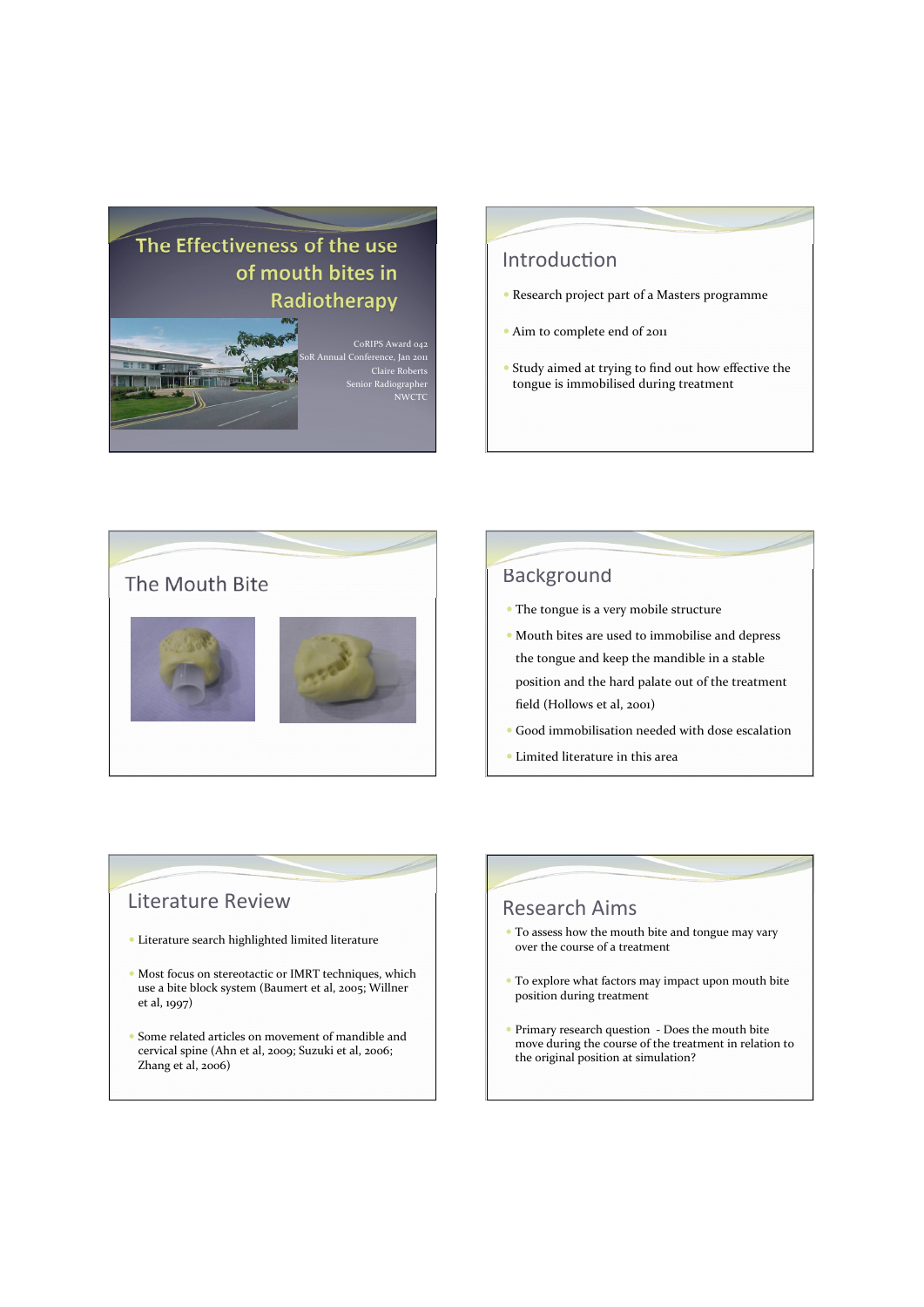### **Research Aims**

- Secondary research questions
	- Tongue Position throughout treatment
	- Identify trends in any movement
- Do side effects influence position of mouth bite?



### Methodology

- · Mixed method approach
- · Eligible patients identified at pre-treatment stage
- $\bullet$  Inclusion criteria
- Radical
- Head and Neck
- Mouth bite
- $\bullet$  Information given
- Informed consent obtained

### Methodology

- · Patient given first questionnaire
- Orthogonal images taken during treatment
- · Portal images reviewed
- Data recorded and analysed
- Weekly questionnaires and images until completion
- · Weight and volume of mouth bite recorded

### Progress to date

- · Proposal accepted by university
- Full LREC and R and D approval gained
- CoRIPS funding awarded
- 2 patients recruited to the study
- · Data collection started

### **Personal Experience**

- New experience steep learning curve!
- Progress slower than expected
- $\bullet$  Recruitment issues
- Support from research group
- $\bullet$  Feedback

### Acknowledgements • CoRIPS

- · Sheffield Hallam University
- North Wales Cancer Treatment Centre
	- · Mrs N Bowl Radiotherapy Services Manager
	- Cathryn Wood Supt Research Radiographer
	- Work colleagues
- $\bullet$  Ethics committee
- R and D department